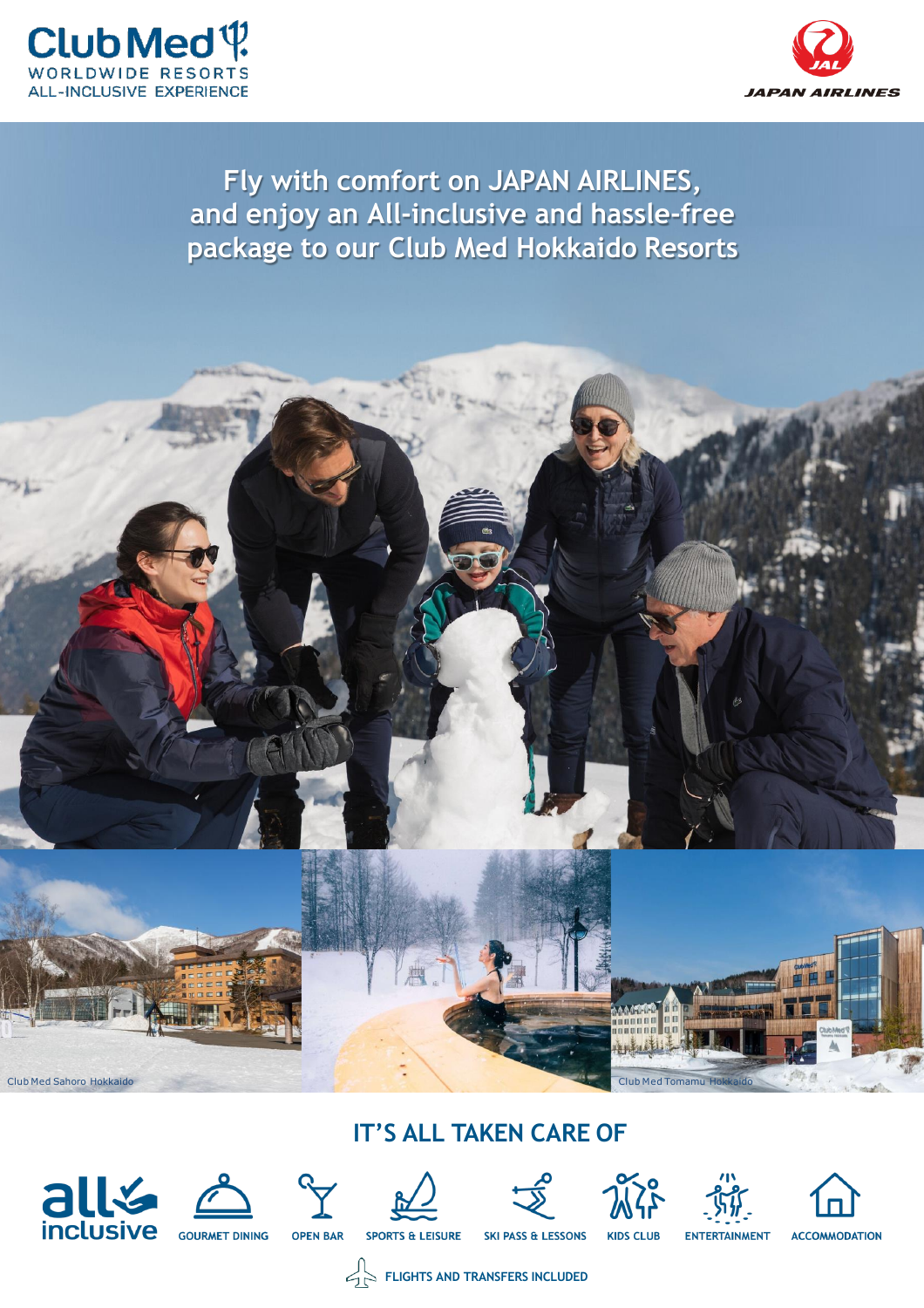# **Special Air & Stay Club Med Packages with Japan Airlines**



This hassle-free offer includes your flights, transfers to the Resort and a 6D5N Club Med Premium All-Inclusive stay. Start your journey with Japan Airlines, awarded the World's Most On-Time Airlines 5 times in a row and ranked No. 1 by Skytrax for JAL's wider cabins.



### Sahoro Hokkaido JUNIOR FAMILY SUPERIOR ROOM (2/3pax)

Tomamu Hokkaido JUNIOR FAMILY SUPERIOR ROOM (2/3pax)

| <b>STAY DATES</b><br>(CHECK-IN/CHECK-OUT DATES) | <b>ADULT</b> | <b>TEEN</b><br>$(12 - 17$ YRS) | <b>CHILD</b><br>(4 - 11 YRS) | <b>ADULT</b> | <b>TEEN</b><br>$(12 - 17$ YRS) | <b>CHILD</b><br>(4 - 11 YRS) |
|-------------------------------------------------|--------------|--------------------------------|------------------------------|--------------|--------------------------------|------------------------------|
| 05-10 DEC 2022                                  | \$2919       | \$2604                         | \$2023                       | \$3373       | \$2972                         | \$2300                       |
| 09-14 DEC 2022                                  | \$3311       | \$2918                         | \$2258                       | \$3850       | \$3353                         | \$2586                       |
| 12-17 DEC 2022                                  | \$3409       | \$2996                         | \$2317                       | \$3969       | \$3449                         | \$2658                       |
| 16-21 DEC 2022                                  | \$3605       | \$3153                         | \$2435                       | \$4282       | \$3698                         | \$2845                       |
| 19-24 DEC 2022                                  | \$3654       | \$3192                         | \$2464                       | \$4642       | \$3987                         | \$3062                       |
| 30 DEC-04 JAN 2023                              | \$4496       | \$3910                         | \$3002                       | \$5366*      | $$4610*$                       | \$3529*                      |
| 21-26 JAN 2023                                  | \$4108       | \$3586                         | \$2759                       | \$4708**     | \$4071**                       | \$3124**                     |
| 11-16 MAR 2023                                  | \$3007       | \$2674                         | \$2076                       | \$3355       | \$2958                         | \$2290                       |
| 15-20 MAR 2023                                  | \$3007       | \$2674                         | \$2076                       | \$3404       | \$2997                         | \$2319                       |

*Prices are in SGD and are for per person*

*\* Surcharge of +10% is applicable for Twin Sharing for 30 Dec 2022 - 04 Jan 2023*

*\*\* Surcharge of +7.5% is applicable for Twin Sharing on 21 - 26 Jan 2023*